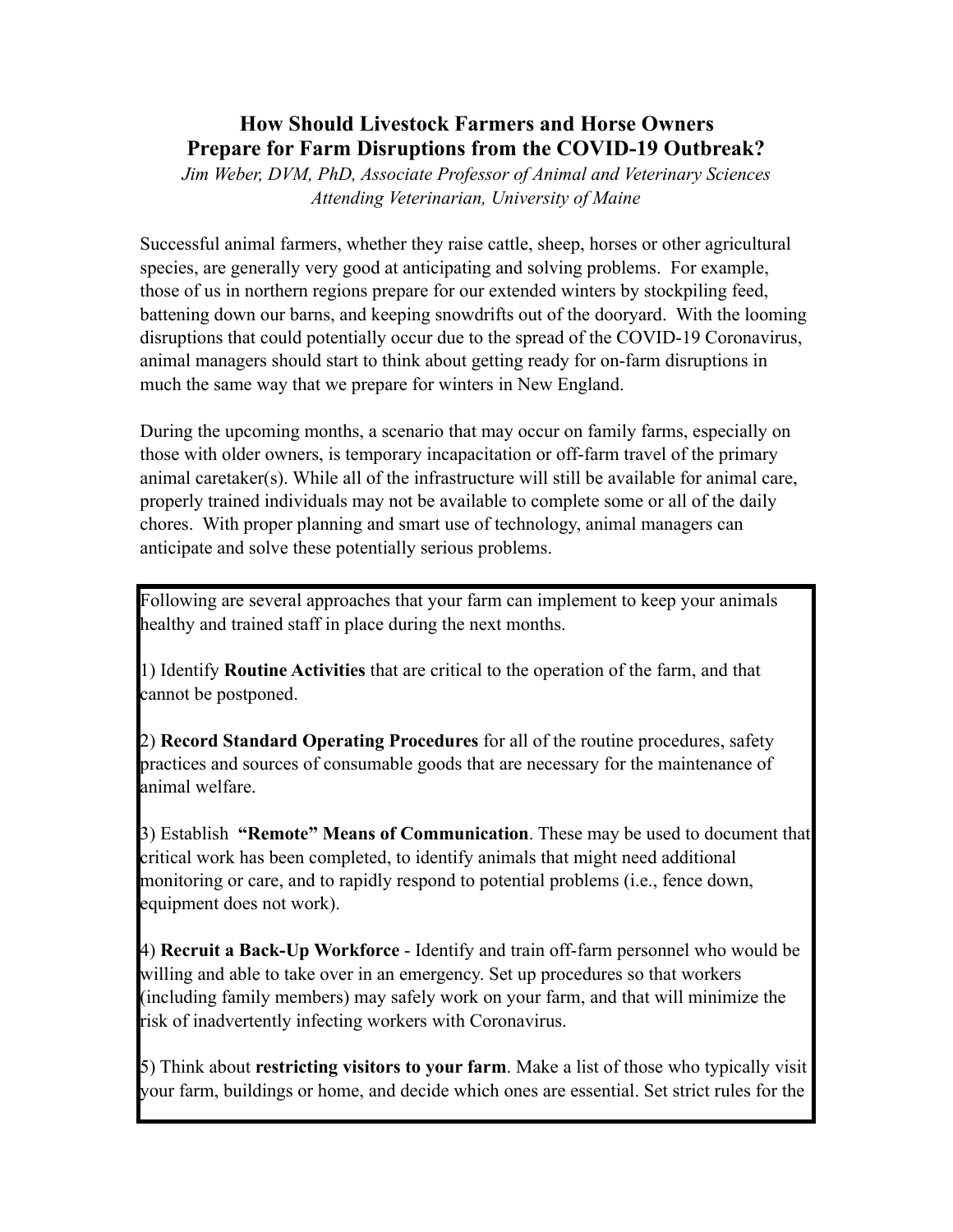admission of essential visitors to protect healthy farm workers from coronavirus infection.

Make a list of routine activities that would not get done if the owners / current workers got sick or had to leave the area to take care of sick relatives. To ensure that critical activities are adequately addressed, the items on this list need to be prioritized 1) according to each item's potential impact on animal welfare, and 2) by how its loss would affect farm production / profitability.

Many farms not only care for their animals, but also complete routine activities related to the production of a product. With a potential lessening of available workforce, some of these labor-intensive activities might need to be temporarily modified or curtailed. For example, growing steers maintained in a feedlot could be moved to a well-fenced field and given access to growing pasture and round bale hay. Their weight gain might be lessened, but a smaller, untrained work force would at least be able to keep them healthy.

### *(WHAT ASPECTS OF YOUR OPERATION COULD BE PLACED ON HOLD?)*

Most of the animal producers that I know are excellent at multi-tasking, and are intimately familiar with all of the daily tasks on their farm. This will probably not be the case for workers who are brought in on an emergency basis, so any organizing that you can do in advance would help immensely. Now is the perfect time to record all of your daily work details by writing everything down, and technology can help you to do this. Use your cell phone to video record your daily activities while narrating important details. These videos can be used later to formulate written S.O.P.s (**Standard Operating Procedures**) and electronic visual guides.

## *(ARE YOU PREPARED TO PROVIDE ACCURATE DESCRIPTIONS OF IMPORTANT PROCEDURES ON YOUR FARM?)*

Try to anticipate questions that might come up when a neighbor is taking care of your farm. Where does the hay / grain come from, and who could be called to order it? Does your farm have an account to pay for feed and other commodities? What is the contact information for your veterinarian, for the company that maintains your equipment, and for the artificial insemination technician? All of these need to be available as hard copies in a central location, and should be also be accessible via cell phone.

Setting up detailed S.O.P.s can be a lot of work – that is why many farms do not have them! Remember that any work that you invest in organization will benefit you not only for this upcoming disruption, but for other unanticipated emergencies, and even for scheduled work breaks such as planned vacations.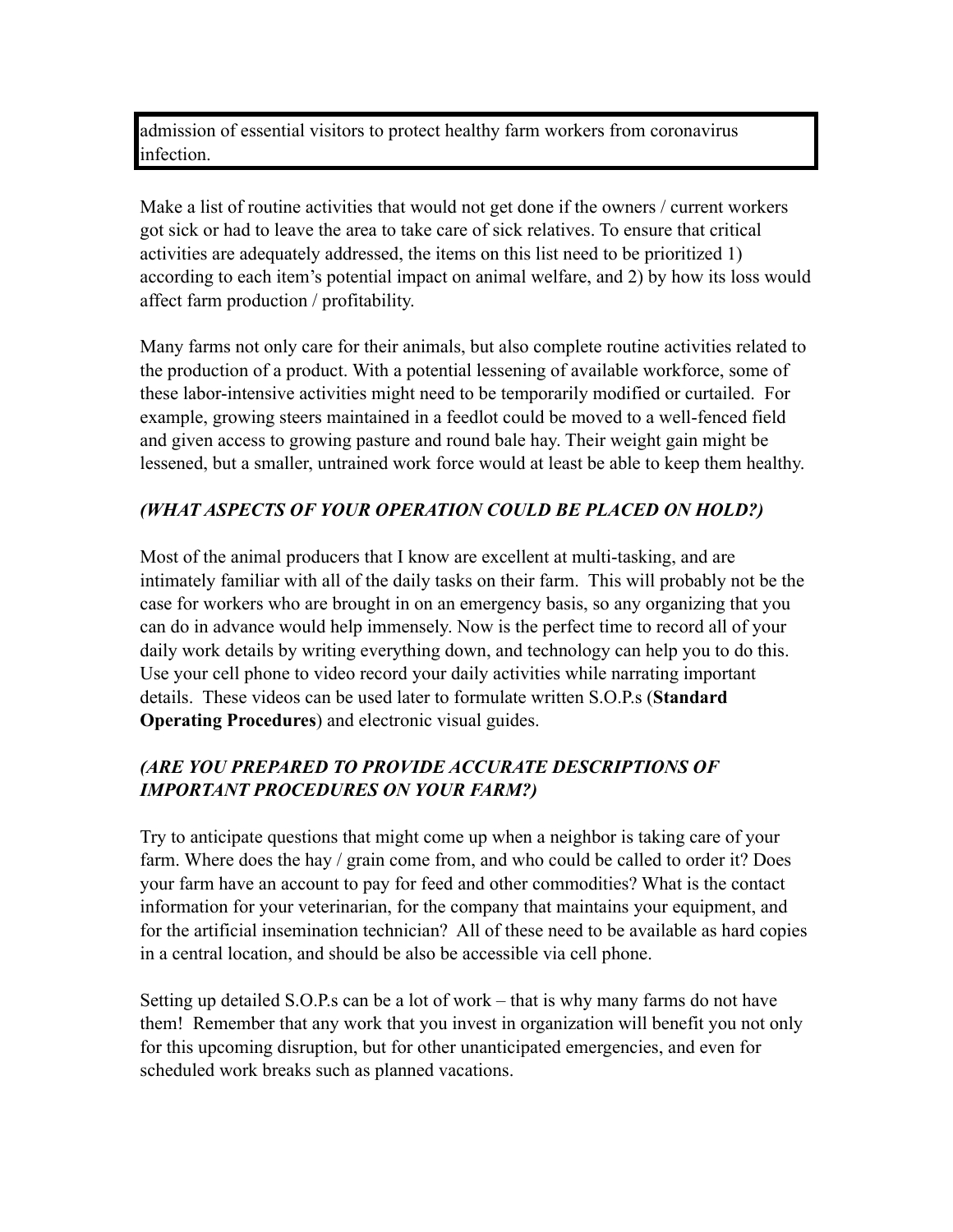#### *(WHAT ARE YOUR IMPORTANT PROCEDURES / QUESTIONS?)*

Once you are not on-farm, and are relying on less experienced workers to care for your animals, you will want to have safeguards in place that can "automatically" avoid preventable disasters. There are many aspects of farm operation where a lapse of competent management may prove disastrous to your animals, and you have an obligation to your animals to identify and mitigate these risks. For example, you may have a flock of sheep on a rotational pasture system, and you rely on a high-voltage electric fence to keep out predators. The tolerance for error here is zero, because one night without an adequately charged fence may result in predation losses. The risk to animal welfare from fencing failure may be eliminated by asking workers to bring in animals every night, and animal movement could be made more efficient by setting up a fenced runway between your fields and your barn. Alternatively, you might be able to safely leave your animals out overnight by installing fence voltage monitors that light up as long as the voltage remains above a critical level, or better yet, that report outages to your cell phone. Solar fence chargers that are not tied to the electrical grid are less likely to be disabled after a power outage, and may be preferable to plugged-in fence chargers. Since even the most robust technology can fail, you also need to communicate to your workers that 24/7 electrification of your perimeter fence is *critical* to your animals' wellbeing!

### *(WHICH ASPECTS OF ANIMAL MANAGEMENT ON YOUR FARM COULD BENEFIT FROM AN ANALYSIS AND REDUCTION OF RISK?)*

Communication among all of the workers on a farm is essential for maintaining animal health and productivity, and we are very lucky to be living in the age of the "Smart Phone". cellular phones are not only valuable for voice or text communication, but can also be used to better organize and document important events that occur during the workday. On the University of Maine's teaching farm, scores of college students work together to care for our dairy cattle, horses and sheep, and our population of workers is constantly changing. In an effort to efficiently respond to animal-related issues on the farm, we have always required students to complete written chore notes using on-farm paper records, but time-sensitive concerns were not always communicated efficiently to the responsible staff member. We solved this problem a few years ago by setting up private Google Groups pages for each of our herds / flocks, and telling students that "a chore did not happen unless it was recorded on Google Groups." Once it is set up, this free service will not only record all pertinent events on the farm in one cell phoneaccessible place, but will send automatic email alerts to everyone involved. Consider the use of electronic group communication to allow real-time monitoring of your animals. Another technology that we have found to be an invaluable resource is the use an electronic video surveillance system to monitor our animals. Monitoring may be used to remotely identify animals that are not behaving normally or to monitor critical operations